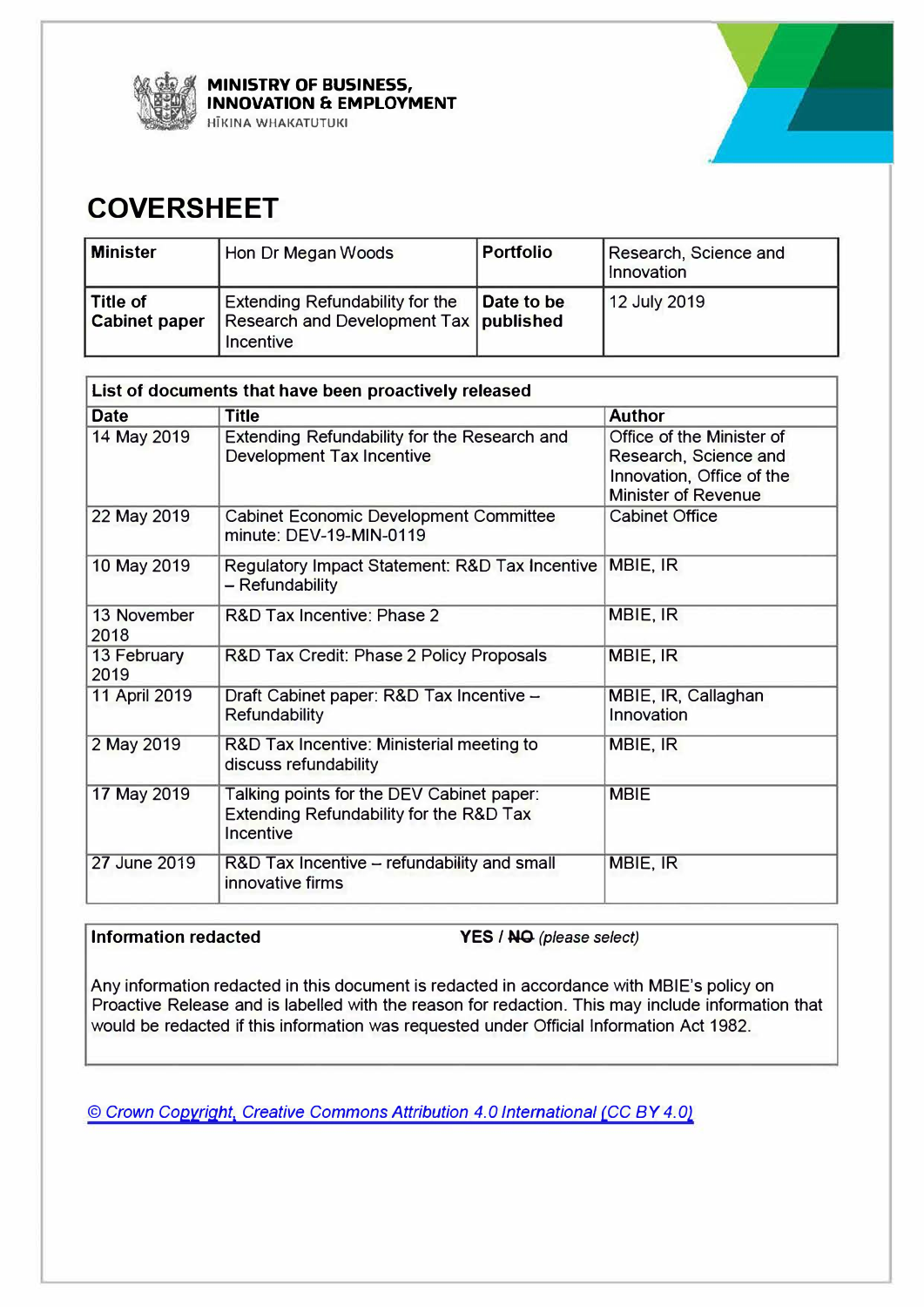In Confidence

Office of the Minister of Research, Science and Innovation

Office of the Minister of Revenue

Chair, Cabinet Economic Development Committee

# **EXTENDING REFUNDABILITY FOR THE RESEARCH AND DEVELOPMENT TAX** INCENTIVE **Proposal**

**Proposal**<br>1. This paper seeks the Cabinet Economic Development Committee's agreement to proposals to extend refundability of the Research and Development (R&D) Tax Incentive so that legislation can be drafted for introduction to Parliament in June 2019.

#### **Executive summary**

- 2. The R&D Tax Incentive has come into effect from the start of the 2019/20 income year.
- 3. This scheme provides for limited refundability of R&D tax credits for firms in tax loss or with limited income tax liability. We have consistently signalled extending the refundability provisions once further policy work had been completed.
- 4. This paper seeks agreement to draft legislation that will broaden the refundability provisions. We propose that from the 2020/21 income year, refundability is broadly available. This broader refundability would be subject to a cap based on the amount ot'payro11'1 taxes paid by a firm in each year (proposed cap). The proposed cap would not apply to tax credits resulting from payments to approved research providers, and would not apply to R&D tax credits refunded to levy bodies.
- 5. We have considered whether tax exempt organisations should be eligible for refundability. We believe that **all tax exempt organisations, except organisations receiving tax exempt income under section CW 9 and 102 of the Income Tax Act, should be ineligible for the R&D Tax Incentive.**

### **Background**

6. The R&D Tax Incentive provides tax credits to firms undertaking R&D. Reducing the amount of income tax paid by these firms lowers the cost of their R&D, thereby incentivising firms to undertake more R&D. This is a key policy to support the

 $1$  Payroll taxes would include PAYE, FBT, employer superannuation contribution tax (ESCT) and withholding tax on schedular payments (WT).

 $2$  CW 9 applies to dividends derived from foreign companies and CW 10 applies to dividends within New Zealand whollyowned groups.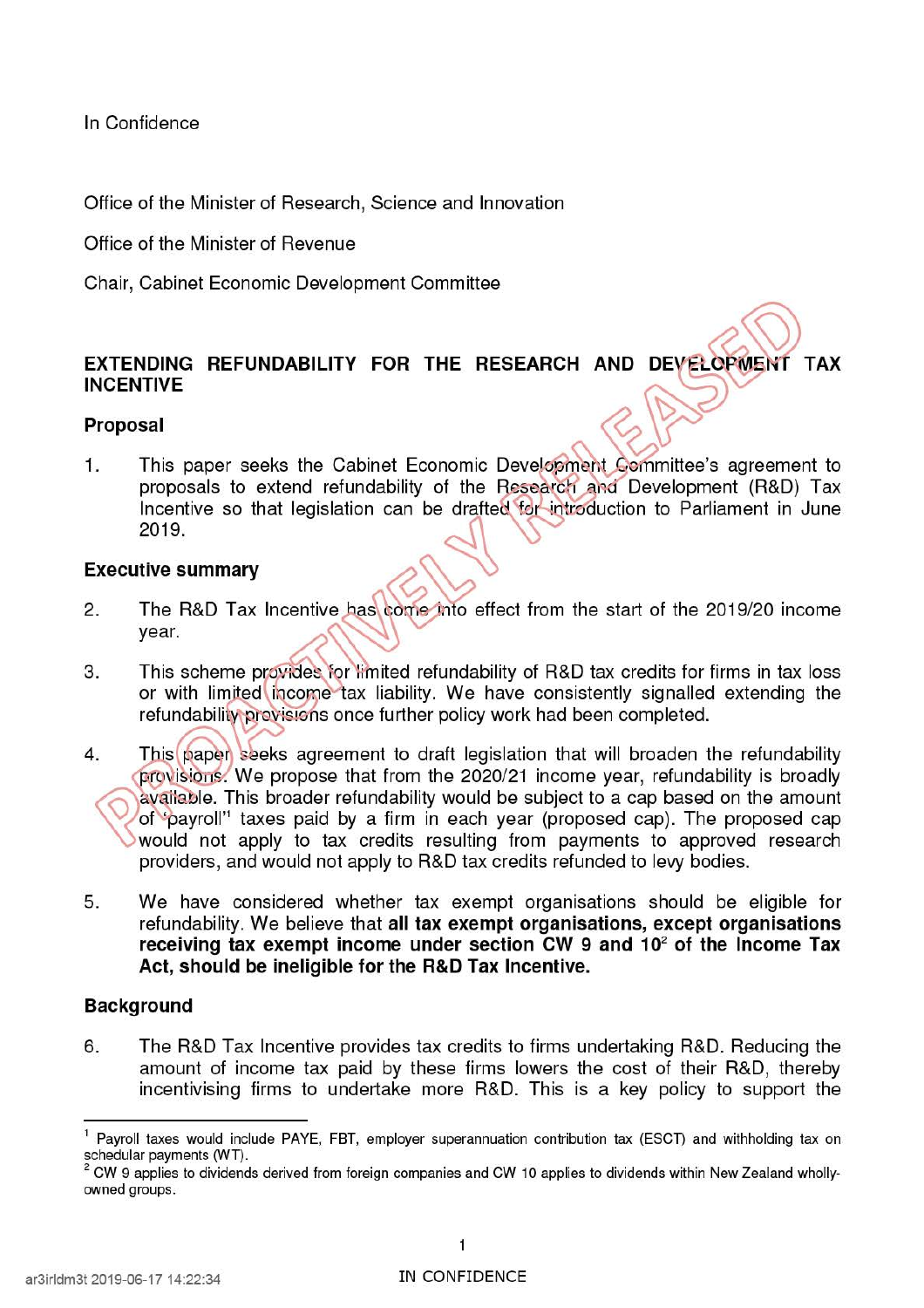Government's goal of raising the amount of R&D undertaken and grow a more innovative economy.

- 7. The Taxation (Research and Development Tax Credits) Bill has been enacted and the R&D Tax Incentive scheme has commenced from 1 April 2019 for most businesses $^3$ .
- 8. The R&D Tax Incentive was developed under tight timeframes. Consequently, there was insufficient time to resolve some complex issues before the legislation was drafted. The major issue requiring further consideration was refundability of tax credits.
- 9. Refundability refers to paying out R&D tax credits if a business has insufficient income tax liability. That is, if a business has made a tax loss or its income tax liability is less than the R&D tax credits it has earned. An alternative to refunding the credit is to allow firms to carry their surplus credits forward and use them when they move into a tax paying position.
- 10. Cabinet agreed to a limited approach to refundability for the first year of the R&D Tax Incentive. We committed to review the policy that would apply from the second year.
- 11. This paper seeks agreement to a proposal for broader availability of refundability of tax credits that will apply from the 2020/21 income year.
- 12. This proposal also addresses the position of organisations that receive tax exempt income (tax exempt organisations). Because these organisations generally do not have an income tax liability, the only way they will benefit from the R&D Tax Incentive is if their credits are refunded. In general, we propose that tax exempt organisations should not be eligible for the R&D Tax Incentive, but we consider an exception should be made for levy bodies.

### **Refundability is an important feature in the R&D Tax Incentive**

- 13. Providing a refund ensures that all firms doing R&D are able to immediately benefit from the tax credits they are eligible for under the R&D Tax Incentive. For instance, an established business can apply its tax credits to offset tax it would pay on profits generated in other parts of the business. Similarly, a large conglomerate can support a loss-making R&D division through profits from other parts of a business. By contrast, an early stage R&D intensive firm may not be able to benefit from the tax credit until a much later date, if at all if it never attains profitability or experiences a breach in shareholder continuity.
- 14. Refundability provides the financial incentive for R&D when it is most needed. In most cases, a firm will incur R&D expenditure prior to receiving revenue from commercialising its product. Therefore, not only are early stage R&D-intensive firms more likely to be in loss, they are also more likely to be cash constrained. For these firms, cash today will be much more valuable than a credit that is carried forward,

 $3$  The R&D Tax Incentive applies from the beginning of the 2019/20 income year, which means the date from which it applies depends on the balance date of each individual claimant. For most standard balance date (31 March) claimants, the R&D Tax Incentive will apply from 1 April 2019.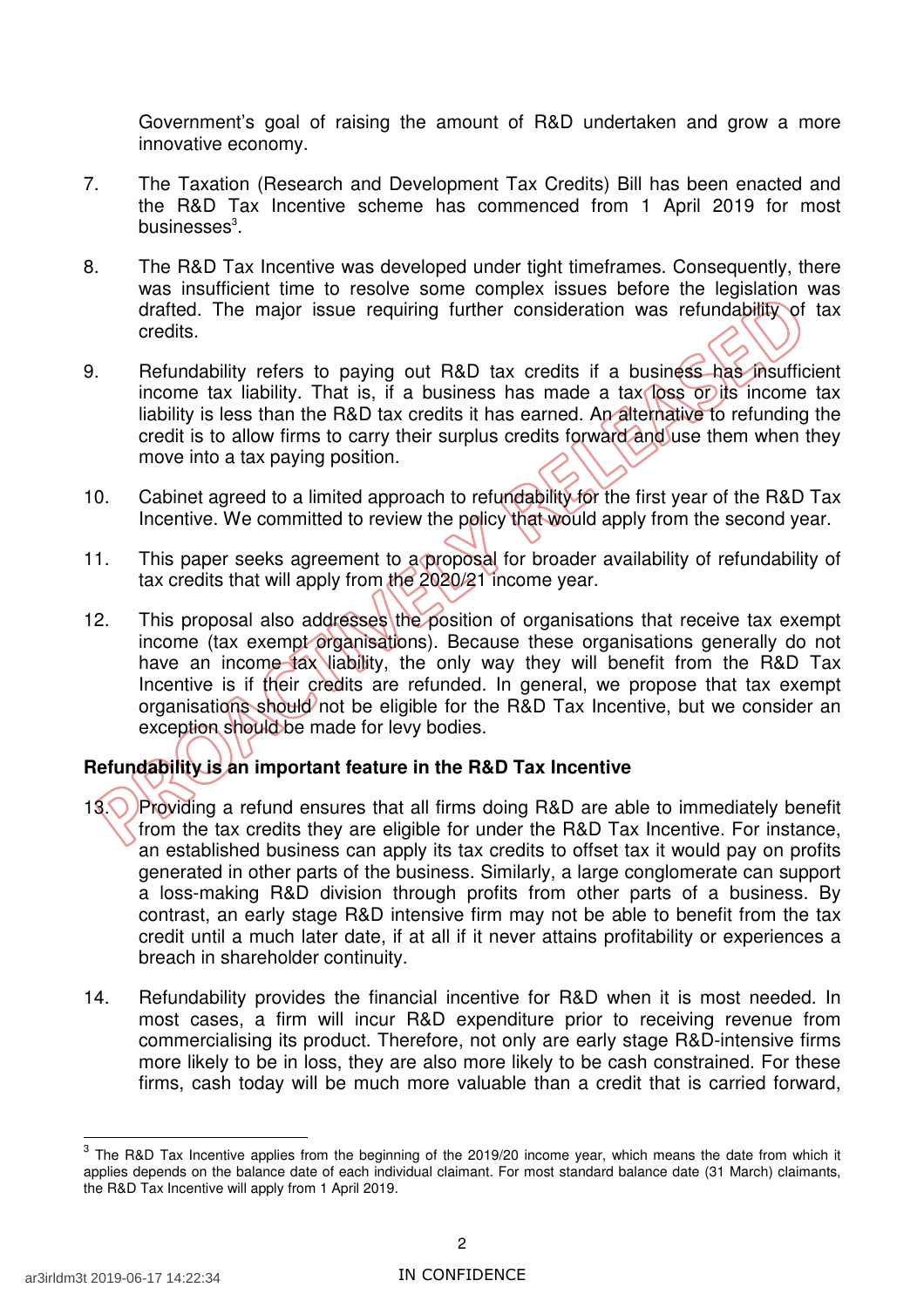especially as they risk losing their credits if they breach the R&D tax credit shareholder continuity rules<sup>4</sup>.

- 15. Enabling firms in tax loss to have their credits refunded provides a more powerful incentive for them to undertake R&D.
- 16. However, paying out to businesses, rather than reducing the amount of tax they pay, increases the risk of fraud. This could destabilise the R&D Tax Incentive and has been an issue in other jurisdictions<sup>5</sup>. The risk is not particular to R&D tax credits and arises in other parts of the tax system such as donor tax credits and GST refunds.
- 17. Refundability also increases the likelihood that firms will claim the R&D Tax Incentive, which will result in a higher fiscal cost. In countries where credits are refunded, growth in the amount of R&D claimed, and hence fiscal cost growth, is faster amongst those firms getting refunds. Discussions with officials in Australia and the UK suggest that some of this increased R&D is of marginal quality. Cash payments for small, start-up firms are highly attractive for some firms so encourage reclassifying other expenditure as R&D or claiming for activity that is not R&D.
- 18. These conflicting drivers are reflected in how refundability is treated in other countries. Across the OECD, though most countries have an R&D tax credit, only half provide refundability. Of those that do, almost all apply further constraints. Australia, for instance, only has refundability for small to medium sized firms and has introduced legislation to cap the amount that is refunded. The UK is also consulting on a proposal to cap the refund for small and medium sized firms.
- 19. We note that New Zealand's R&D Tax Incentive contains features to promote integrity of the scheme and ensure its sustainability over the long term. These include the requirement for R&D activity to primarily occur in New Zealand, the system of in-year approval (starting in 2020/21), and the exclusion of claims if a firm's (R&D expenditure is below a \$50,000 threshold. Nonetheless, we consider it sensible to be aware of how risks have emerged in other countries and therefore how we can build safeguards into the New Zealand scheme.

#### **Proposals for refundability for firms in loss**

- 20. Our starting point is that refundability is a desirable policy because it will encourage more firms to undertake R&D. However, to ensure the scheme's long-term sustainability, we consider it prudent to constrain how much can be refunded.
- 21. The principles we have applied in developing the proposals in this paper are:
	- 21.1 The policy should be simple for firms to understand and comply with.

 $4$  The R&D tax credit shareholder continuity rules are very similar to the tax loss shareholder continuity rules. They require businesses to maintain shareholder continuity of 49% or more to carry forward their R&D tax credits from one period to the next.

next.<br><sup>5</sup> For instance the UK Treasury and HMRC have released a consultation document 'Preventing abuse of the R&D Tax Relief for SMEs'.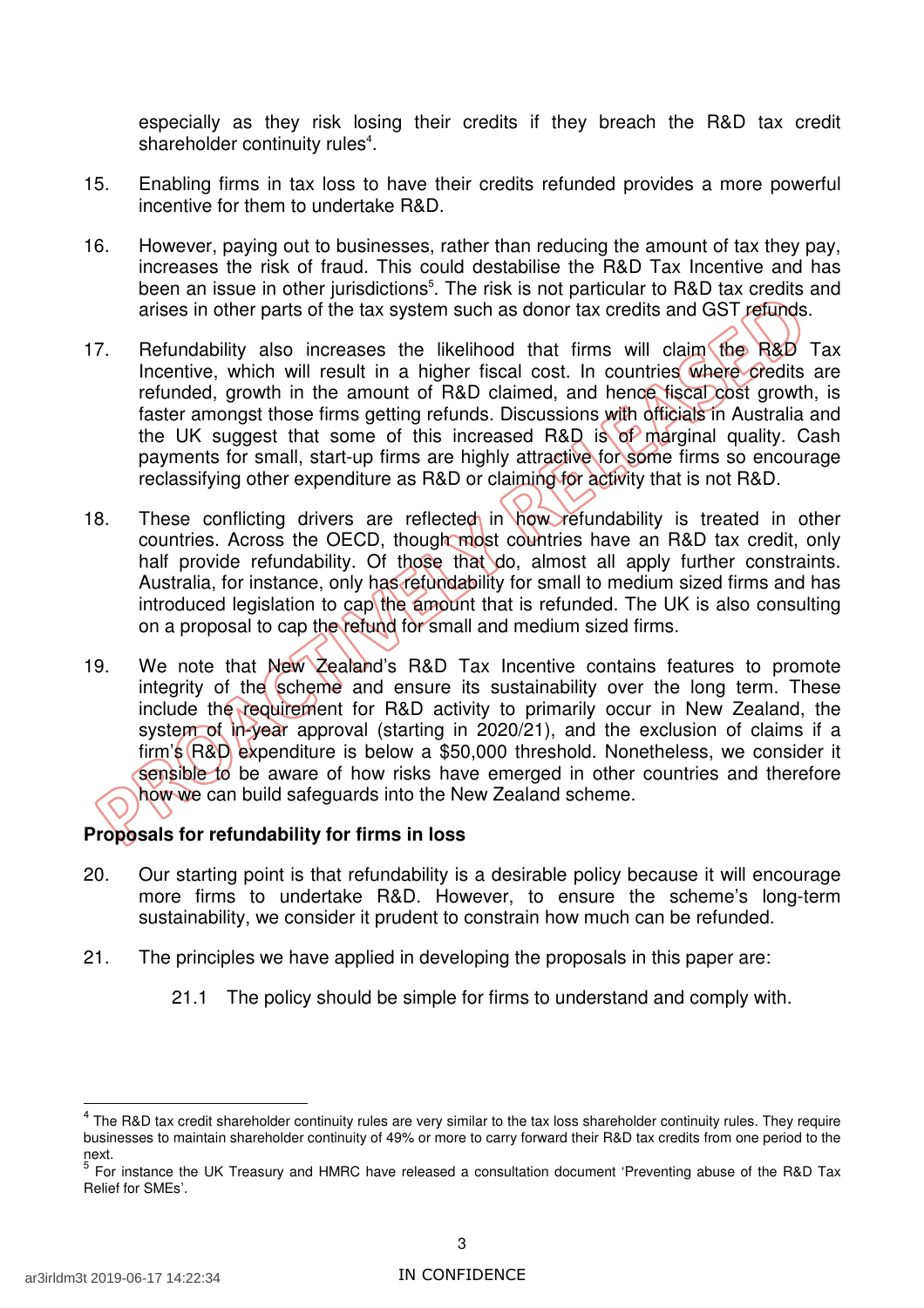- 21.2 Consistent with the underlying approach to the R&D tax incentive, refundability should be broadly available rather than applying selectively to particular types of firms.
- 21.3 We have avoided situations where a change in a firm's circumstances alters its eligibility for refundable tax credits. In Australia, if a firm's turnover grows to exceed \$20 million per year, it is no longer eligible to have its credits refunded.
- 22. The recommended proposal on refundability for firms is:
	- $22.1$ extent their R&D tax credits are equal to or less than the amount of 'payroll' taxes paid by a firm in the relevant income year (proposed cap)<sup>6</sup>. All firms should be entitled to a refund of their R&D tax credits, to the
	- 22.2 The proposed cap would not apply to limit refundability of tax credits resulting from payments to approved research providers.
	- 22.3 The proposed cap would not apply to R&D tax credits refunded to levy bodies.
- 23. The proposed cap is designed to prevent refundable tax credits being paid out to firms who are fraudulently claiming the tax credit. Some overseas jurisdictions counter this risk by limiting R&D tax credit refunds to the amount of PAYE paid by the firm. This is a simple and unobtrusive test but overlooks that some firms may legitimately pay little RAYE<sup>7</sup> Consequently, we propose that additional payrollrelated taxes paid and payments to approved research providers be included to reduce the impact of this constraint.
- 24. Nonetheless, we anticipate that some firms may not be able to receive a full refund of their tax credits in the year in which they are earned as a result of this policy.
- 25. We note that the R&D Tax Incentive is not the only instrument that can assist the early stage firms that may be affected by this policy. MBIE, in conjunction with Inland Revenue and Callaghan Innovation, is leading a programme of work to review our interventions for R&D intensive start-ups in light of the shifting R&D funding environment. This includes: a review of Callaghan Innovation's R&D Project Grants; reviewing the R&D tax loss cash out scheme; and a commitment to a refreshed and more ambitious Technology Incubator Programme. MBIE is also leading work, through the New Zealand Venture Capital Fund, to deepen capital markets to support high-growth/scale-up firms involved in disruptive technology.

#### **Tax exempt organisations**

26. There are different types of tax exempt organisations, including charities, some levy bodies, public authorities and local authorities, sports promoting bodies, and science

<sup>&</sup>lt;sup>6</sup>Payroll taxes would include PAYE, FBT, employer superannuation contribution tax (ESCT) and withholding tax on schedular payments (WT).

 permanent members of staff. These staff employed on contract may choose to have withholding tax (WT) paid by the firm on their behalf.  $^7$  For instance, many start-up firms will limit their financial risk by employing staff on contract rather than recruiting them as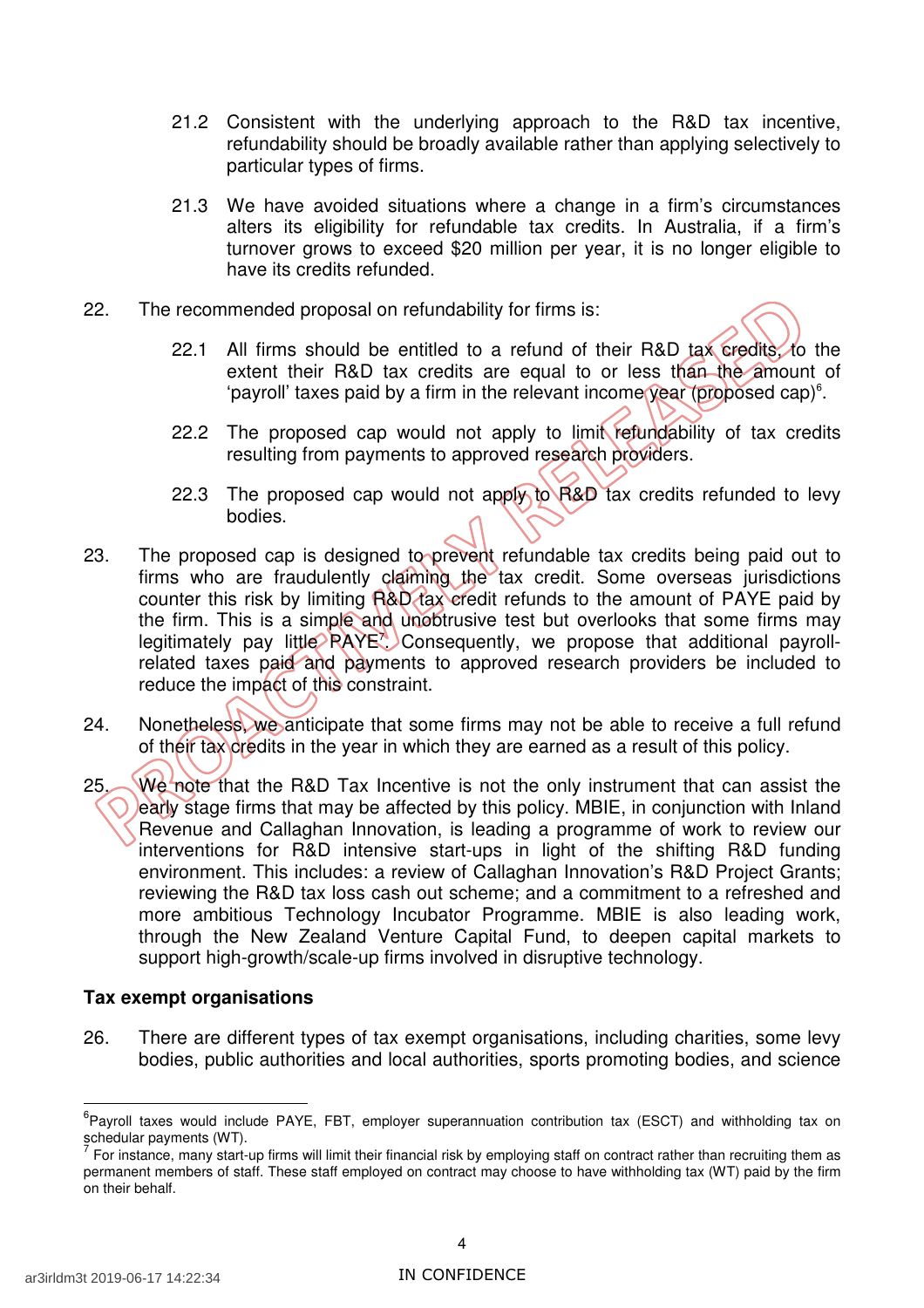and industrial research promoting bodies. A common feature is that they do not pay income tax, so have no income tax liability against which to offset their R&D tax credits. Therefore, these organisations will only benefit from the R&D Tax Incentive if their credits are refunded.

- 27. There are arguments for and against these types of organisations having their tax credits refunded. In general, the argument for is that the R&D they undertake is potentially valuable and enabling them to benefit from the tax credit could stimulate them to do more R&D.
- 28. The argument against is that these organisations are outside the tax system so should not benefit from incentives provided from within the tax system
- 29. However, the specifics of these arguments vary with the type of tax exempt organisation, so it is useful to consider each type separately.

#### Levy bodies

- 30. Levy bodies receive levy payments from their members, which are generally taxable businesses. These payments are then used to fund levy bodies' R&D activities, which are performed for the benefit of levy body members. The R&D performed by and funded through levy bodies is fundamentally business R&D.
- 31. Levy bodies are not by definition tax exempt organisations, but some may receive tax exempt income. A carve-in is proposed for them, as these entities do not receive the same tax concessions as charities (such as donee tax credit status, GST and FBT concessions)
- 32. We propose that levy bodies would have fully refundable R&D tax credits<sup>8</sup>.

#### **Charities**

- 33. Charities also undertake valuable R&D. However, we propose that charitable organisations be ineligible for refundable tax credits, even though they are not currently excluded from receiving the Growth Grant.
- $34.$  Charities do not pay income tax, they receive GST concessions<sup>9</sup>, and are exempt from FBT. Also, they benefit from the donor tax credit regime (which provides tax credits to those who donate to charities), as these credits incentivise individuals and businesses to donate to charities. In short, charities receive Government support. These benefits mean that charities' cash flow is enhanced by provisions in the tax system, and they do not have their profits top-sliced as a tax paying organisation does. Therefore, we do not consider it appropriate to extend further benefits to charities through the tax system.
- 35. Charities are currently treated as carrying on a business in New Zealand for the purposes of determining eligibility for the R&D Tax Incentive. We propose removing

 $^8$  Levy bodies that receive other Government funding for some of their R&D activities would only be eligible for R&D tax credits to the extent their R&D activities are not already subsidised by the Government.

 almost full input tax deductibility even if very few taxable supplies are made. <sup>9</sup> The current GST treatment of charities is concessionary, relative to other organisations, because it allows charities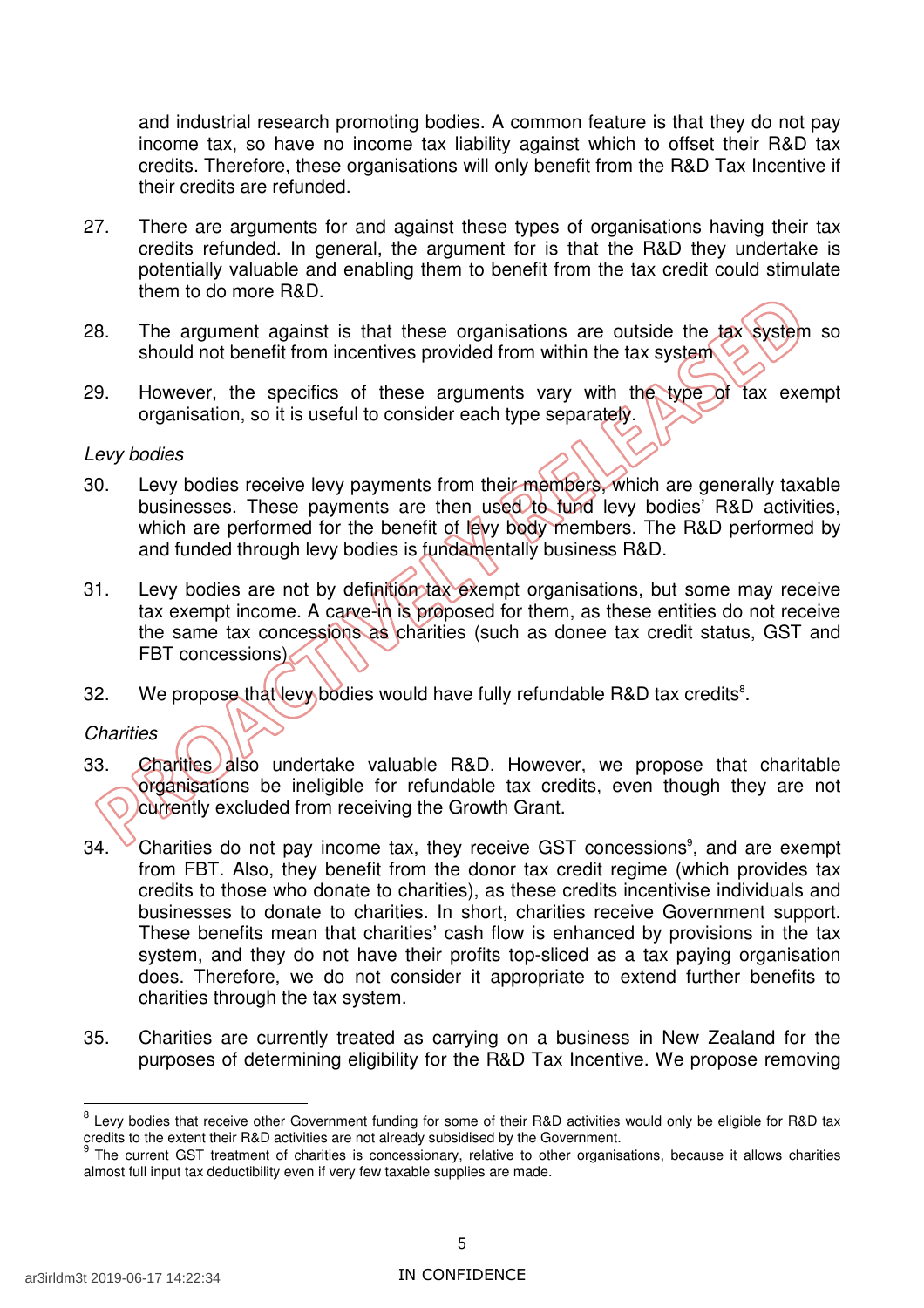this rule for consistency and excluding them from being eligible for the R&D Tax Incentive.

36. Excluding charities means that businesses wholly-owned by charities are excluded, because these are also considered charities. However, we are not proposing to include broader association rules. This means if a tax paying business donates to a charity, even a business controlled by that charity, this would not invalidate the business's access to the R&D Tax Incentive. It would also mean that a charity could set up a partially controlled business entity, subject to the rules within the constitution of the charity, that could be eligible for the R&D Tax Incentive.

#### Māori businesses

- 37. Māori businesses may structure their affairs differently from non-Māori businesses for a variety of reasons. The R&D Tax Incentive has broader eligibility for different forms of business entities than the Callaghan Innovation Growth Grant regime, which required specific entity eligibility rules to allow some Māori businesses to qualify.
- 38. Māori authorities are not tax exempt they pay tax at 17.5% rather than at the company rate of 28%. Māori organisations that carry out R&D activities should be eligible for the R&D Tax Incentive. A small number of post-settlement governance entities have registered as charities, but businesses that are partially controlled by these entities would not be charities so would be eligible for the R&D Tax Incentive.

#### Other tax exempt organisations

- 39. For the avoidance of doubt, we propose that other tax exempt organisations including local authorities be ineligible for the R&D Tax Incentive. This was the original policy intent, established as part of the initial policy development of the Incentive, but this exclusion was not included in the Taxation (Research and Development Tax Credits) Bill. Local authorities have the ability to raise the revenue required to perform R&D activities through rates. The R&D tax incentive should not be required to incentivise R&D activities by local authorities.
- $40$  Within the Income Tax Act, there is provision for income from dividends in certain circumstances (CW 9 and CW 10) to be tax exempt. In the original legislation we provided for receipt of such income to not affect eligibility for the tax incentive or refunds. We propose this should continue to be the case.

#### **Anticipated further work**

- 41. Establishing a robust policy on refundability rounds out the work programme for establishing the R&D Tax Incentive, but we anticipate other refinements and developments in the years ahead. These include, but may not be limited to:
	- 41.1 Changes to make the R&D Tax Incentive more attractive for recipients. An important issue for many firms is when they will receive R&D tax credit payments. Growth Grant recipients receive payments quarterly, and during stakeholder engagement, firms raised the lack of quarterly payments as a negative aspect of transitioning from Growth Grants to the R&D Tax Incentive. At present, Inland Revenue systems only allow for end of year payments but, once Inland Revenue's Business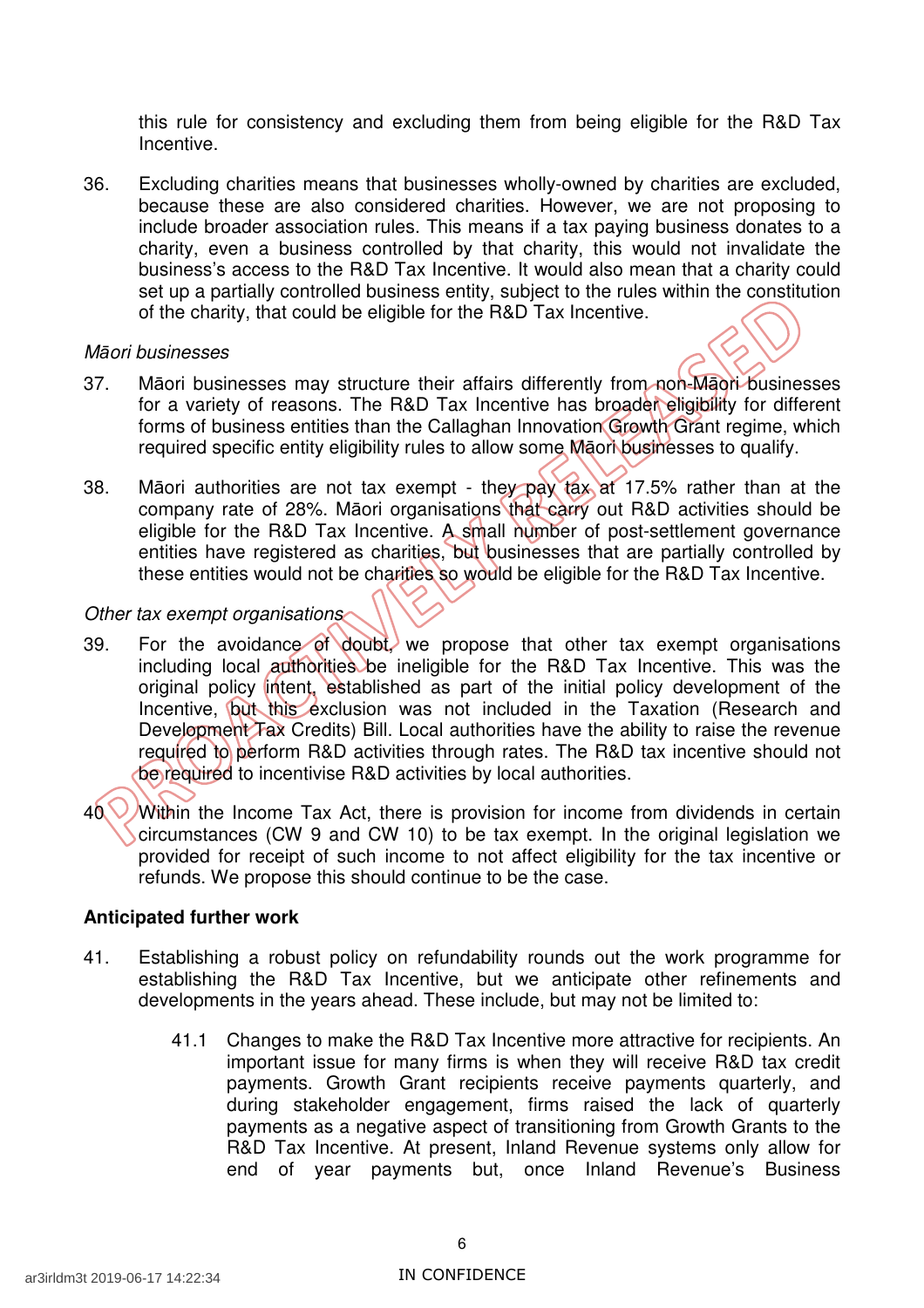Transformation is more advanced, a system of in-year refundability may be possible $^{10}$ .

- 41.2 There is also a commitment for further policy work to be undertaken as part of the Tax Incentive to simplify administrative processes for small to medium enterprises. This work will ensure that the compliance costs for applicants are commensurate with the benefits they receive. Examples of this could be allowing small firms to use a 'labour cost plus mark-up' approach to establishing their eligible expenditure.
- 41.3 A review of complementary policies, including the R&D tax loss cash out and Callaghan Innovation Project Grants. With the R&D Tax Incentive in place, the Ministry of Business, Innovation and Employment, Inland Revenue and Callaghan Innovation will undertake further work to ensure other instruments in the system of government support for R&D are complementary to the R&D Tax Incentive.
- 41.4 There will be ongoing monitoring of the B&D Tax Incentive, plus a formal review once it has been in place for five years. We anticipate these processes will identify areas for improvement.

#### **Stakeholder engagement**

- 42. This refundability policy has benefited from input from a wide array of organisations.
- 43. The importance of broad refundability in incentivising business investment in R&D was a strong theme from the consultation conducted by the Ministry of Business, Innovation and Employment, Inland Revenue, and Callaghan Innovation following the release of the Government Discussion Document on the R&D Tax Incentive in mid-2018. The need for broad refundability was also emphasized in submissions received by the Finance and Expenditure Select Committee on the Taxation (Research and Development Tax Credits) Bill, and through additional stakeholder meetings.
- 44. The Ministry of Business, Innovation and Employment, Inland Revenue and Callaghan Innovation have discussed the refundability proposals with the Corporate Taxpavers' representatives from PwC, KPMG, Deloitte and EY; approximately 25 representatives from R&D performing businesses in tax loss or with insufficient taxable income to fully utilise non-refundable R&D tax credits; some large established R&D performers; levy bodies; charities; cooperatives; Federation of Maori Authorities; and Māori business representatives. These discussions have helped shape the refundability proposals and have highlighted the desirability of broad eligibility and an accessible process. Group; Chartered Accountants Australia and New Zealand;
- 45. As part of the broader refundability discussions, stakeholders were asked to consider the impact of a PAYE cap. A PAYE cap, which would limit the amount of R&D tax credits refunded to a firm to the amount of PAYE paid by the firm in the relevant year, was seen as problematic.

 $10$  Though other pre-conditions are likely before in-year refundability can be offered..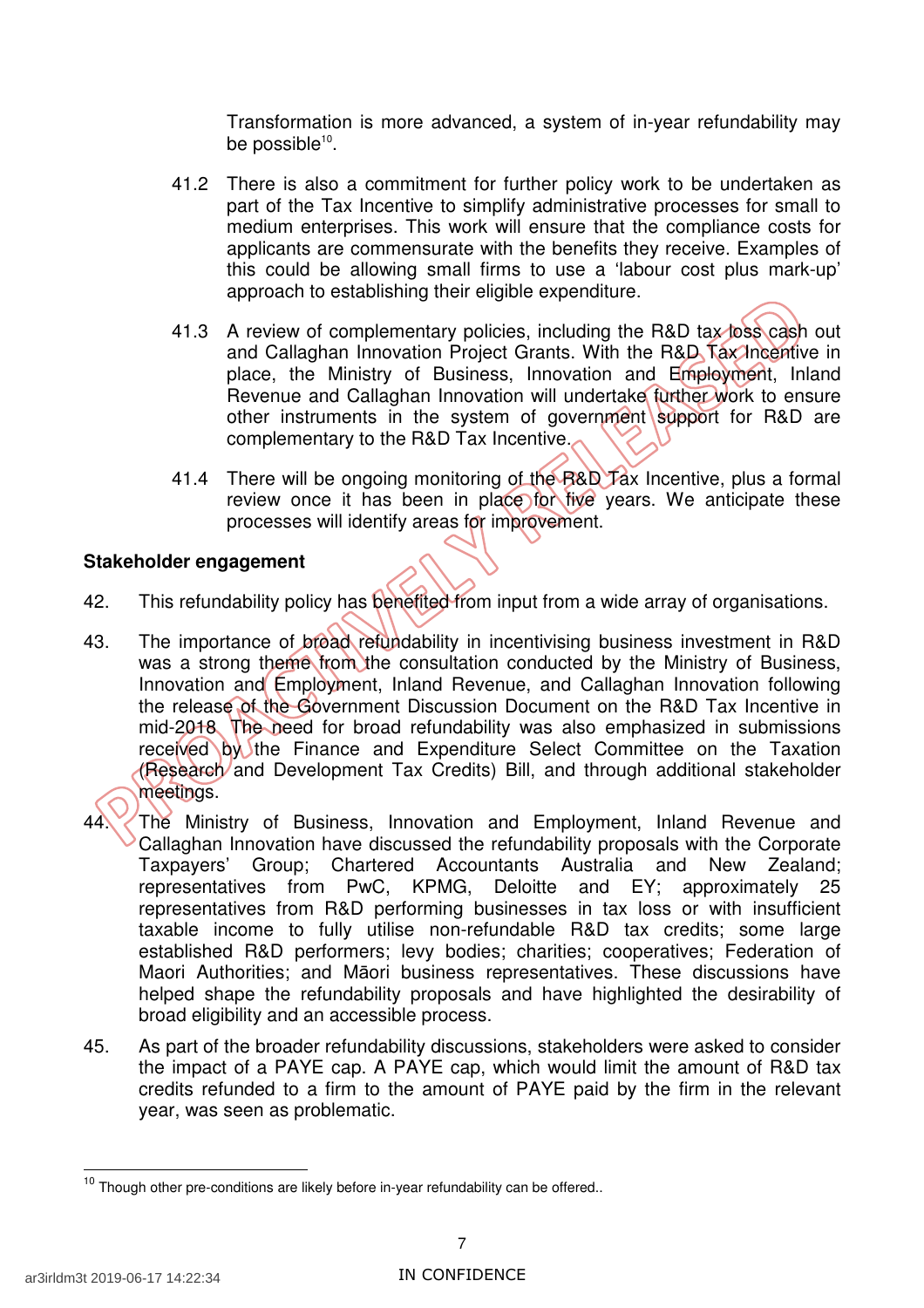- 46. Stakeholders advised that a PAYE cap could constrain the benefit loss-making early stage R&D intensive firms would derive from the credit. Many of these firms use contractors over employees because of the flexibility afforded by contracting arrangements. R&D intensive start-ups may have fewer non-R&D employees (compared with larger firms), and may also have a higher proportion of non-employee R&D expenditure (such as expenditure on capital assets or consumables).
- 47. As a result of this stakeholder engagement, a broader range of taxes paid by firms have been included in the proposed cap, along with any tax credits resulting from payments to approved research providers.

#### **Consultation**

- 48. The Ministry of Business, Innovation and Employment, Inland Revenue and Callaghan Innovation prepared this Cabinet paper.
- 49. The following agencies have been consulted during the development of this paper: Treasury, Te Puni Kōkiri, Department of Internal Affairs and Ministry of Primary Industries.
- 50. The Department of the Prime Minister and Cabinet was informed.

#### **Financial implications**

- 51. Broadening the policy on refundability will make the policy more attractive and therefore incentivise firms to undertake and claim more R&D under the Tax Incentive. A consequence is that the cost of the R&D Tax Incentive will be higher than what it otherwise would be under the limited refundability that will apply in the first year.
- 52. However, this does not require any additional appropriation from that which Cabinet approved for the R&D Tax Incentive in September 2018.
- 53. In the paper that approved the appropriation, Cabinet agreed to limited support for businesses in tax loss starting April 2019 and noted that the design features for refundability would be broadened in subsequent years (DEV-18-MIN-0174). Therefore, the broader refundability policy proposals fall within the scope of what Cabinet has already agreed.
- 54. The fiscal cost estimates that were used to justify that appropriation were based on the assumption that from the Incentive's inception all firms, including those in loss, would claim and receive the full amount of the tax credits in the year in which they are earned, even without full refundability. Therefore, the appropriation has already allowed for the costs associated with the policies we are proposing.
- 55. As a sensitivity test, officials have also considered the possibility that the broader approach to refundability will drive faster growth in R&D and therefore higher costs of the Incentive than is predicted on the standard assumptions. There is a large degree of uncertainty around these estimates but they nonetheless suggest that even with this additional cost, the estimated cost of the R&D Tax Incentive would still fall within the current appropriation.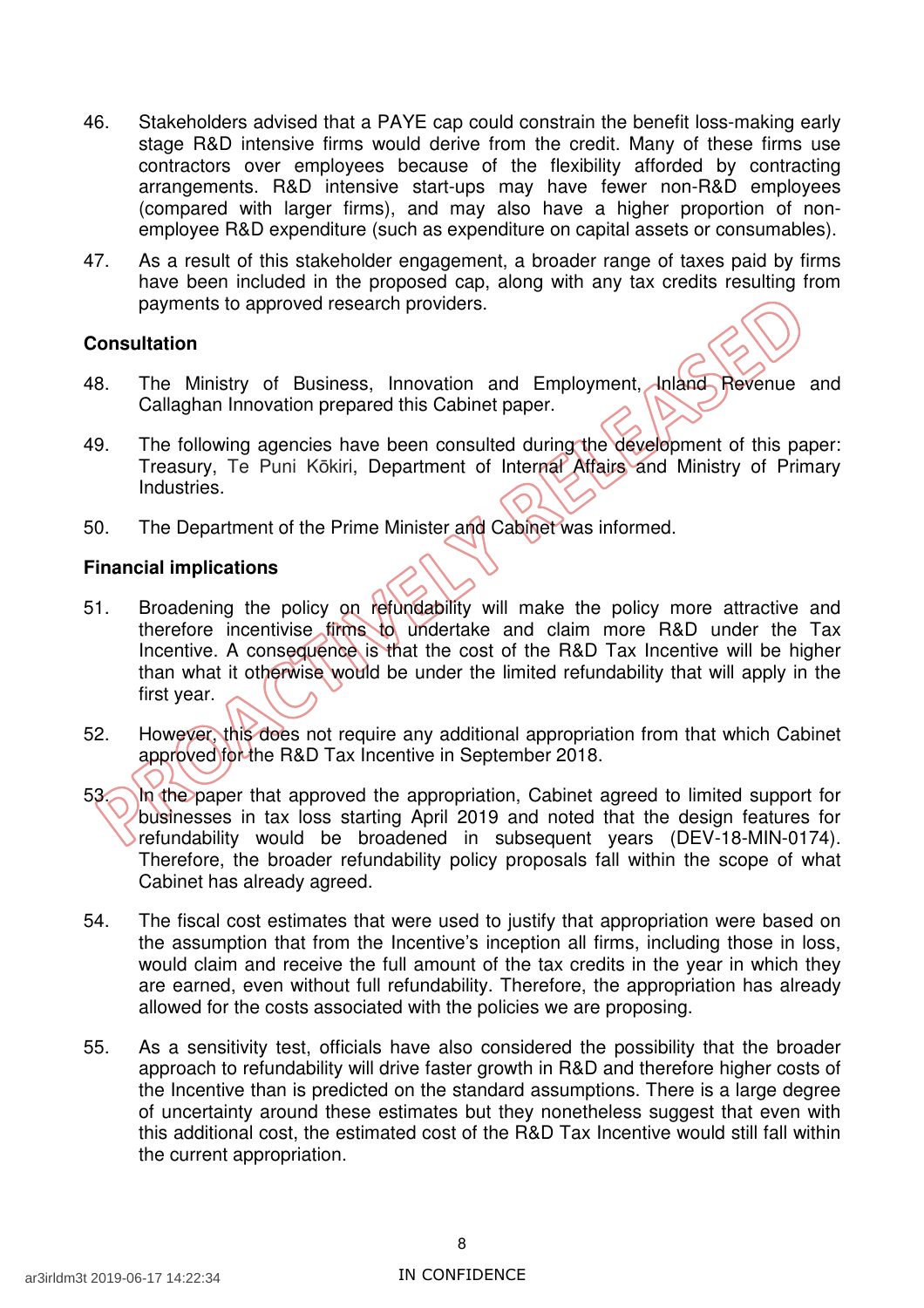#### **Legislative implications**

- 56. Implementing these proposals requires changes to the Income Tax Act 2007 and the Tax Administration Act 1994.
- 57. If approved, we propose developing draft legislation for changes resulting from these recommendations in the Taxation (1st 2019 Omnibus Issues, and Remedial Matters) Bill, scheduled for introduction in June 2019. We also anticipate this drafting will include some minor remedial matters relating to the Tax Incentive legislation already enacted.

#### **Impact Analysis**

58. MBIE's Regulatory Impact Analysis Review Panel has reviewed the attached Regulatory Impact Statement prepared by MBIE. The Panel considers that the information and analysis summarised in the Regulatory Impact Statement meets the criteria necessary for Ministers to make informed decisions on the proposals in this paper.

#### **Human Rights**

59. There are no human rights implications arising from the proposals in this paper.

### **Gender Implications**

60. There are no gender implications arising from the proposals in this paper.

### **Disability Perspective**

61. There are no specific disability considerations arising from the proposals in this paper

### **Publicity**

62. We will make an announcement on this policy once Cabinet decisions have been made. We will also make an announcement when the Taxation (1st 2019 Omnibus Issues, and Remedial Matters) Bill is introduced. A commentary on the Bill will be released at this time. Details will be posted on the Ministry of Business, Innovation and Employment, Inland Revenue and Callaghan Innovation websites.

#### **Proactive release**

63. We propose to proactively release this Cabinet paper, associated minutes, and key advice papers in whole within 30 working days of Cabinet making final decisions.

### **Recommendations**

We recommend that the Cabinet Economic Development Committee:

1. **Note** legislation introducing an R&D tax credit has been enacted;